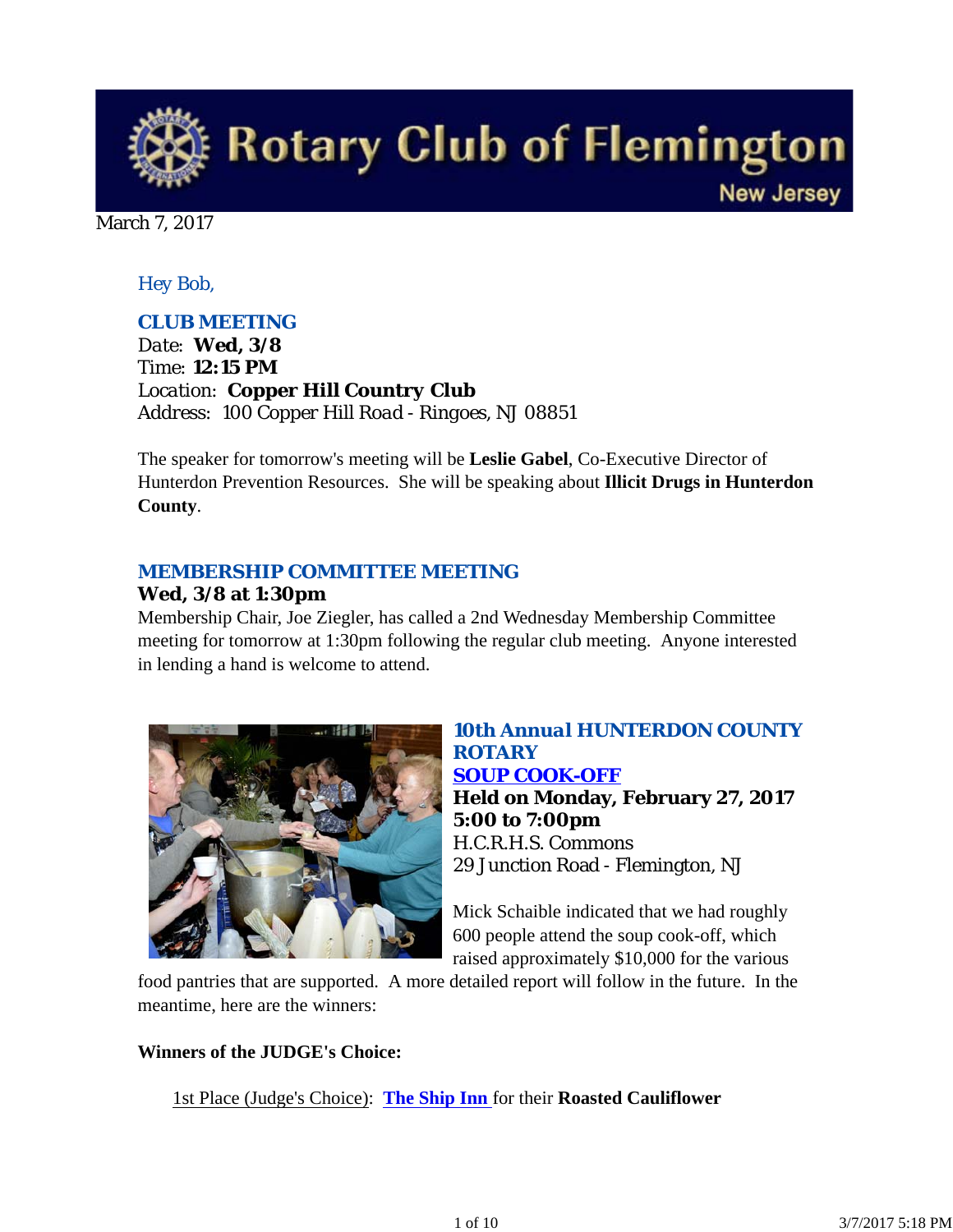2nd Place (Judge's Choice): **Huterdon County Polytech (Career Cafe)** for their **Buffalo Chicken Chowder**

3rd Place (Judge's Choice): **55 Main** for their **Lobster Chowder** 

Best Table Presentation: **Hunterdon Medical Center**

#### **Winners of the PEOPLE's Choice:**

1st Place (People's Choice): **Mountain View Chalet** for their **Chicken Tortilla** 

2nd Place (People's Choice): **Atrium Cafe (Hunterdon Wellness Center)** for their **Squash & Rutabaga w/ brandied Pears & Parsnips** 

3rd Place (People's Choice): **Grateful Bites** for their **Bourbon Butternut Squash**

| 1) Hunterdon County Polytech (Career<br>Cafe)         | Buffalo Chicken Chowder                             |  |
|-------------------------------------------------------|-----------------------------------------------------|--|
| 2) Caffe Galleria                                     | <b>Tomato Basil</b>                                 |  |
| 3) Atrium Cafe (Hunterdon Wellness<br><b>Center</b> ) | Squash & Rutabaga with brandied Pears<br>& Parsnips |  |
| 4) Peking Wok                                         | Hot & Sour                                          |  |
| 5) Grateful Bites                                     | Bourbon Butternut Squash                            |  |
| 6) Hunterdon Medical Center                           | Seafood Bisque                                      |  |
| 7) Mountain View Chalet                               | Chicken Tortilla                                    |  |
| 8) Basil Bandwagon                                    | Carrot, Ginger Coconut                              |  |
| 9) 55 Main                                            | Lobster Chowder                                     |  |
| 10) Marhaba Restaurant                                | Marhaba Lentil                                      |  |
| 11) Brunello Trattoria                                | Cream Broccoli with Bacon                           |  |
| 12) Ye Old Sub Base                                   | <b>Beer Cheese</b>                                  |  |
| 13) Cajun Dragon Catering                             | Creole Shrimp Etouffe                               |  |
| 14) Jakes Restaurant & Bar                            | Split Pea with Smoked Ham                           |  |
| 15) Cocoa LoewCo Catering                             | Matzah Ball                                         |  |
| 16) Dockside Market & Grill                           | Thai Lentil                                         |  |
| 17) freshii                                           | <b>Spicy Lemongrass</b>                             |  |

#### **2017 Participating Restaurants**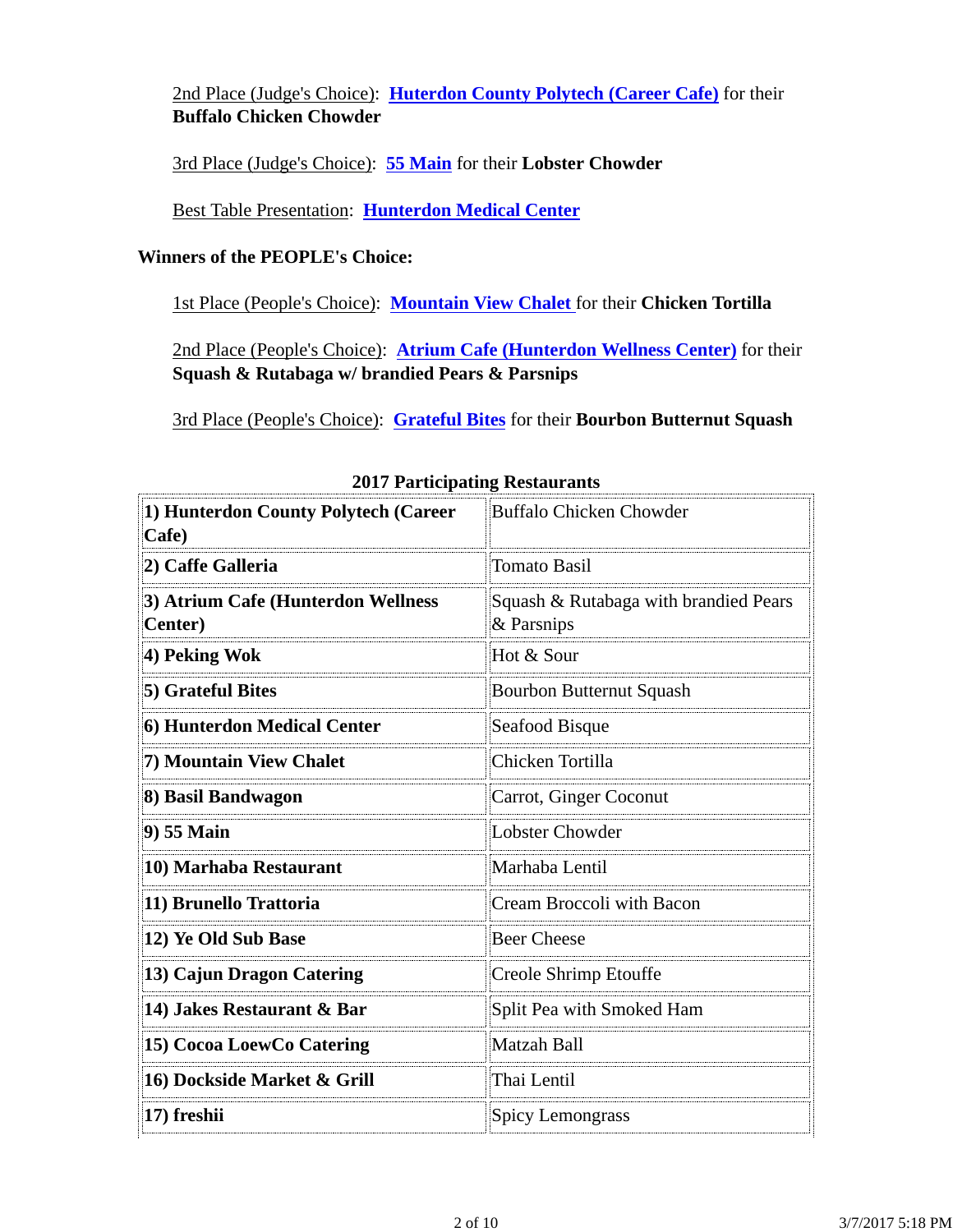| $\parallel$ 18) The Ship Inn | Roasted Cauliflower |
|------------------------------|---------------------|
| $  19\rangle$ Pittstown Inn  | Lamb Shorba         |

## *PHOTO ALBUM from the 10th Annual Hunterdon County Rotary Soup Cook-Off* **Held, Monday, 2/27/2017**

**Click Here** to view the Photo Album from the recent Soup Cook-Off event. A very special thanks to the Rev. Dr. Herb Bohler for taking the photos and generating the album for everyone to enjoy.

## *Three (3) New Members*

The Board, Membership Committee and Club have now approved three (3) candidates for membership in the Rotary Club of Flemington. President D.J. announced this information at the 2/15 club meeting. Since no objections were received, the proposed members are eligible for membership and will have their Orientation meeting scheduled. The following are the members:

#### *NEW MEMBER* **Linda King**

The Membership Committee and Board have approved **Linda King** for membership in the Rotary Club of Flemington. Linda is a prior member of the Lambertville-New Hope Rotary Club and is looking to join the Flemington Rotary Club. Linda has been proposed by D.J. Wright and has attended many of our club meetings. She would have the proposed classification of "**Grant Writing**". She has served as President-Elect, President and Community Service Chair in the Lambertville-New Hope Club. She also judged the Skills USA Entrepreneurship competition for two years. She resides here in Flemington, NJ. She has her own grant writing business called LJK Grant Consulting.

## *NEW MEMBER* **Frederic D. Hyatt "Fred"**

The Membership Committee and Board have approved **Fred Hyatt** for membership in the Rotary Club of Flemington. Fred is a prior member of the Stratford Connecticut Rotary Club, having been a member there from 2005-2016. He has recently moved here to Flemington and is looking to transfer his membership to the Flemington Rotary Club. Fred has been proposed by Joe Ziegler and has attended several of our club meetings. He would have the proposed classification of "**Retired - Aerospace**". Prior to retiring, Fred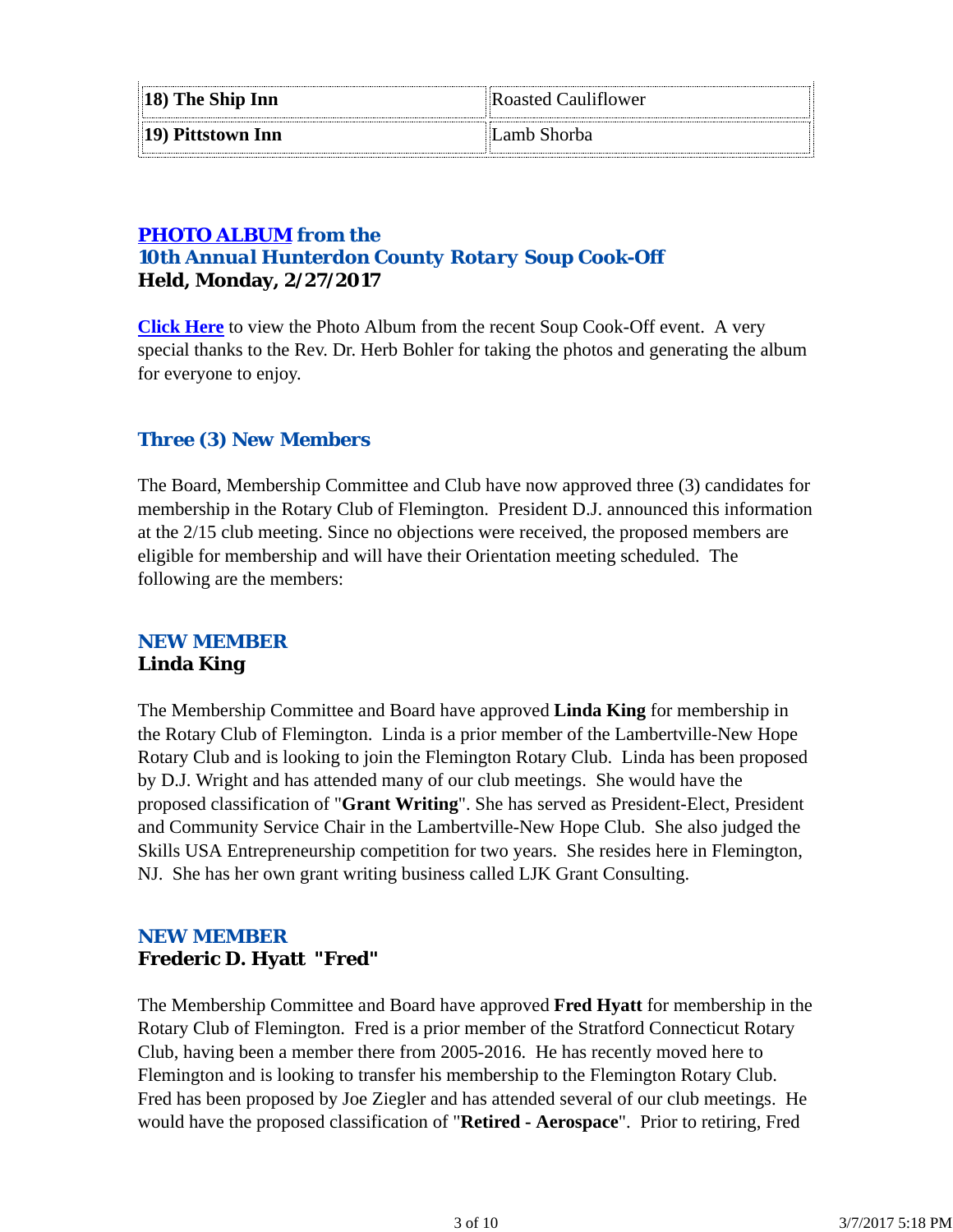was the Joint Program Director for Allied Signal. Fred has served as President of the Connecticut Air & Space Center as well as President of the National Defense Industrial Association.

## *NEW MEMBER* **Kyle Fogarty**

The Membership Committee and Board have approved **Kyle Fogarty** for membership in the Rotary Club of Flemington. Kyle has been proposed by Bob Newland and has attended several of our club meetings. He would have the proposed classification of "**Financial Advisor**". Kyle is a Financial Advisor for Edward Jones Investments located here in Flemington, NJ. He lives in Stockton, NJ.

## *Flemington Rotary Leadership Positions Sought* **From President D.J.**

President D.J. shared that the Rotary Club of Flemington is actively seeking someone interested in serving in leadership positions in the upcoming Rotary year. Please contact President D.J. for more information! **Click Here** to generate an email to D.J.



#### *The Flemington Rotary MEMBER DIRECTORY Is Updated on the Website*

A PDF copy of the Club Directory kept on the club website, located on the password protected "**Members Only**" page. To access this, simply goto **www.FlemingtonRotaryNJ.org** and click on "Members

Only" in the upper left. The page is password protected. If you do not have the password, simply email us and request it.

If you see any updates that need to be made (a change of address, email, phone number, something is not listed correctly, etc.), please email Sandy Clark and request any changes to be made. **Click Here** to generate an email to Sandy.



## *SPEAKERS & PROGRAMS BEING SOUGHT*

Mick Schaible is looking for some ideas for upcoming meeting programs and speakers. If you have any leads, please pass them onto Mick, who will follow-up to schedule the speaker.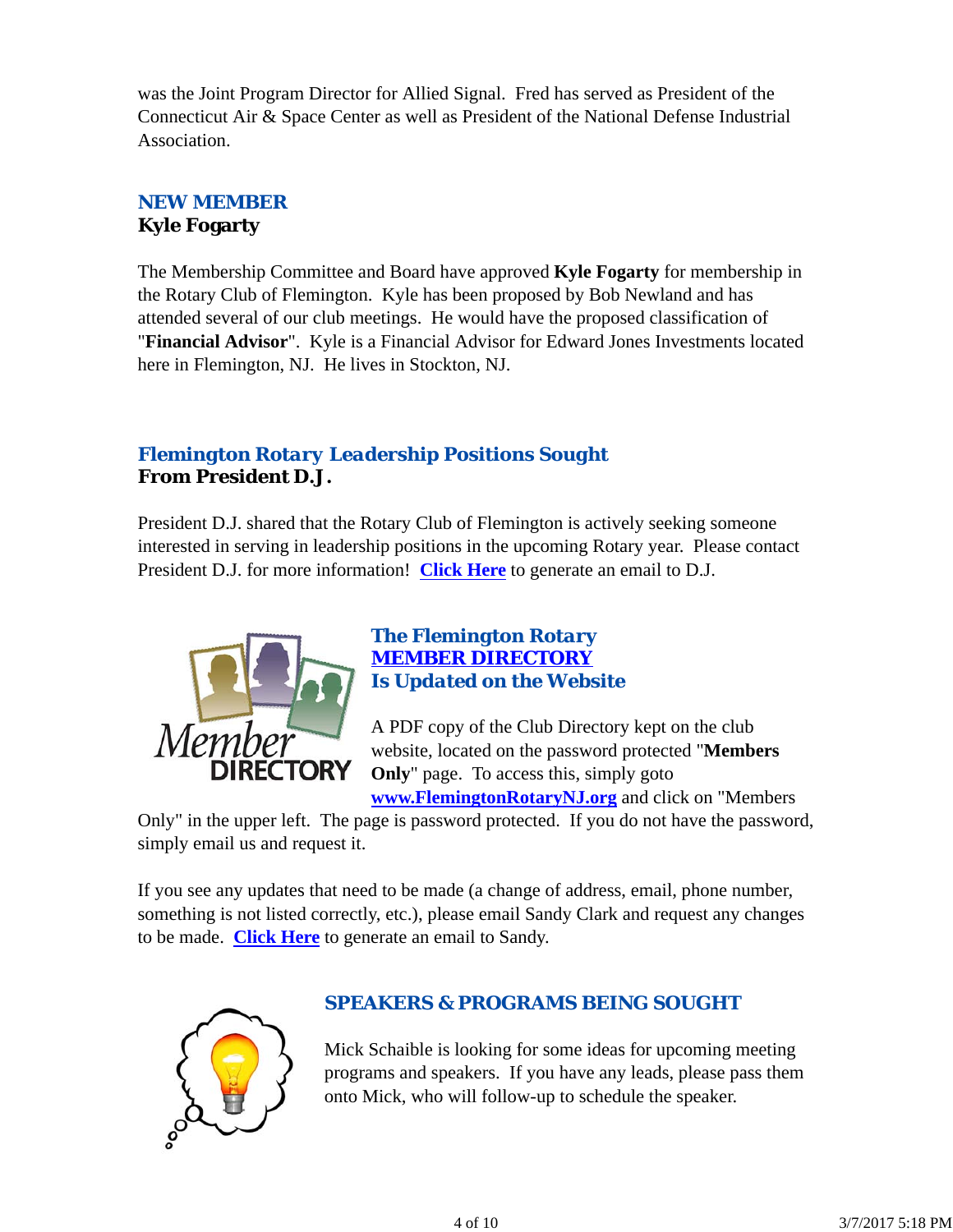

**Click here** to generate an email directly to Mick.



As you know, the Rotary Club of Flemington is a member of the H.C. Chamber of Commerce. This enables all Rotarians the ability to attend a Chamber function as a "member". If someone asks you what your business is, you would explain that you are a member representing the Rotary Club of Flemington. **Click Here** to visit the Chamber website for a listing of upcoming events.

#### *ROTARY DISTRICT 7510 NEWS*

**Click Here** to read the current news from our Rotary District 7510.

## *UPCOMING DATES TO NOTE:*

Wed, 3/8: Leslie Gabel, Co-Executive Director of Hunterdon Prevention Resources: Illicit Drugs in Hunterdon County.

Wed, 3/15: Tom Heard, Rebecca Lucas and Marco DiMarcello from H.C.R.H.S.: The Big History.

Wed, 3/22: TBA.

Wed, 3/29: TBA.

Wed, 4/5: TBA.

Wed, 4/12: John Casey (Retired) - Armed Forces Heritage Museum Liaison Officer - Mr. Casey is working with the NJ Historical Association in the development of a museum to honor our country's military.

Wed, 4/19: TBA.

Wed, 4/26: Student Fiddlers from the Hunterdon Central Regional High School.

Wed, 5/03: TBA. Wed, 5/10: TBA. Wed, 5/17: TBA. Wed, 5/24: TBA. Wed, 5/31: H.C.R.H.S. Madrigal Girls Chorus.

**Next RCOF Board Meeting**: To Be Announced. (Held bi-monthly). **Next Membership Meeting**: Wed, 3/8/2017 at 1:30 PM (Usually the 2<sup>nd</sup> Wed).

#### **Upcoming RCOF Club Events, Fundraisers, Fellowship Events, Etc**.:

TBA: Bark In The Park (Dog Walk) TBA: Pedals for Progress Bicycle Collection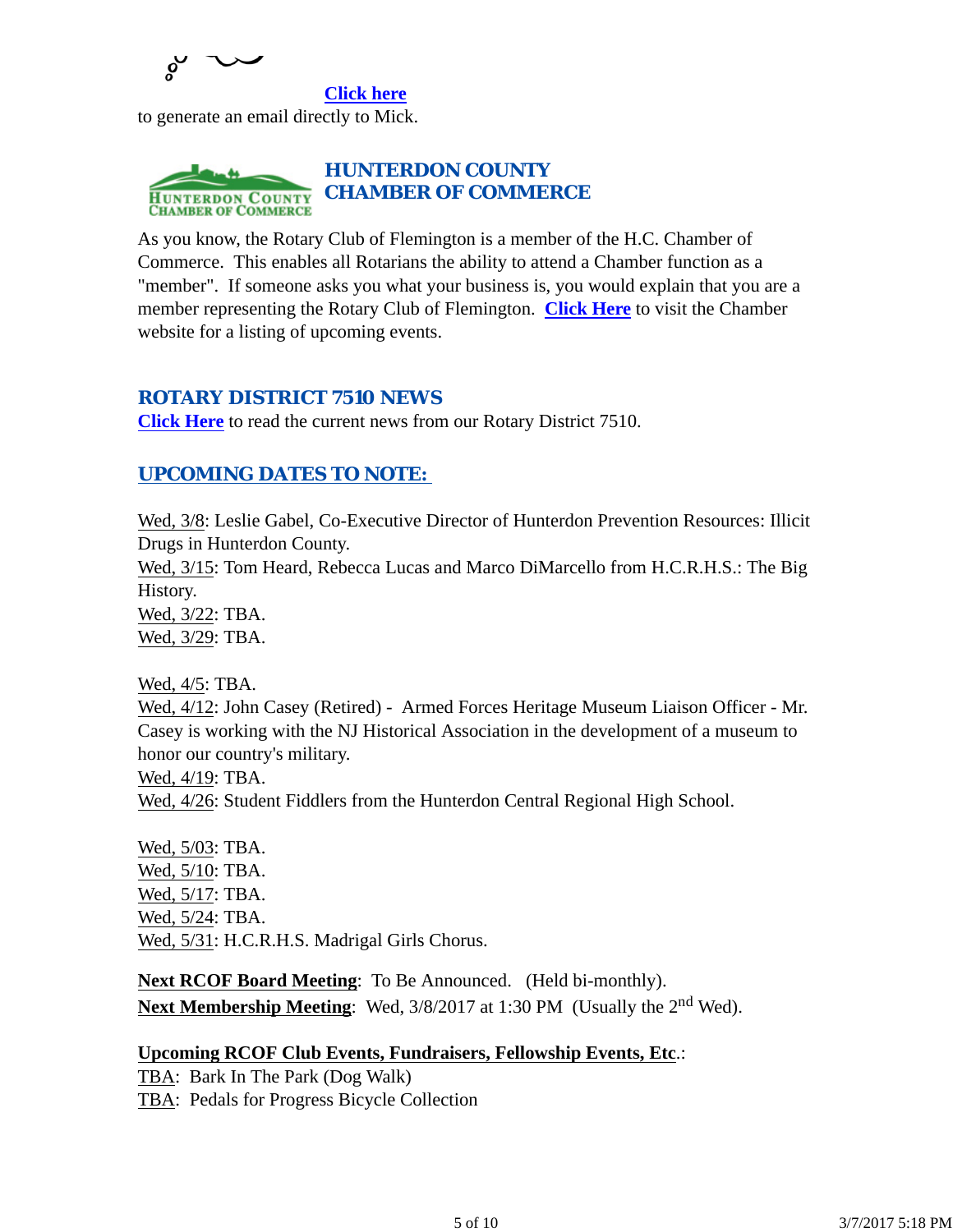#### **Rotary District 7510 Events & Functions:**

3/23 to 3/25/17: President-Elect Training Seminar (PETS 2) 5/5 to 5/7/17: District Conference at the Shawnee Inn 5/15/17: District Assembly 6/10 to 6/14/17: Rotary International Convention in Atlanta, Georgia 6/29/17: District Changing of the Guard

#### *COMMITTEE LIST:*

**Click Here** to download the listing of all current Club Committee's and its members.

## *"MEMBERS ONLY" WEBSITE:*

#### **Click Here for the Members Only section of the website to find:**

- 1) The "Membership Proposal Form" to propose a new member.
- 2) New Member Information.
- 3) An Online Copy of the Club Membership Directory.
- 4) A Link to All Photos Albums of the Club.

#### *ROTARY WEBSITE LINKS:*

Rotary International: **www.Rotary.org** Rotary District 7510: **www.RotaryNJ.org**

#### *NEARBY ROTARY CLUB MEETINGS:*

As A Rotarian, you are Welcome to attend a Rotary Club meeting anywhere in the world. Click here for the Rotary Club Locator App. Or see below for some local meetings:

#### Mondays

**Lambertville/New Hope** (6:30 pm) - Lambertville Station Restaurant; 11 Bridge Street, Lambertville NJ 08530 **Piscataway** (12:15 pm) - Radisson Hotel; 21 Kingsbridge Road, Piscataway, NJ 08854

#### Tuesdays

**Whitehouse** (12:15 pm) - Max's 22; 456 Route 22 West, Whitehouse Station, NJ 08889 **Princeton** (12:15 pm) - The Nassau Club; 6 Mercer Street, Princeton, NJ 08540 **Bridgewater-Bound Brook** (12:15 pm) - Arbor Glenn; 100 Monroe St, Bridgewater 08807

#### Wednesdays

**Branchburg Township** (7:30 am): Stoney Brook Grille; 1285 Route 28, North Branch, NJ 08876

**Flemington** (12:15pm): Copper Hill Country Club; 100 Copper Hill Road, Ringoes, NJ 08851

**Hillsborough Township** (6:15 pm): Pheasant's Landing; 311 Amwell Road (Rt. 514), Hillsborough, NJ 08844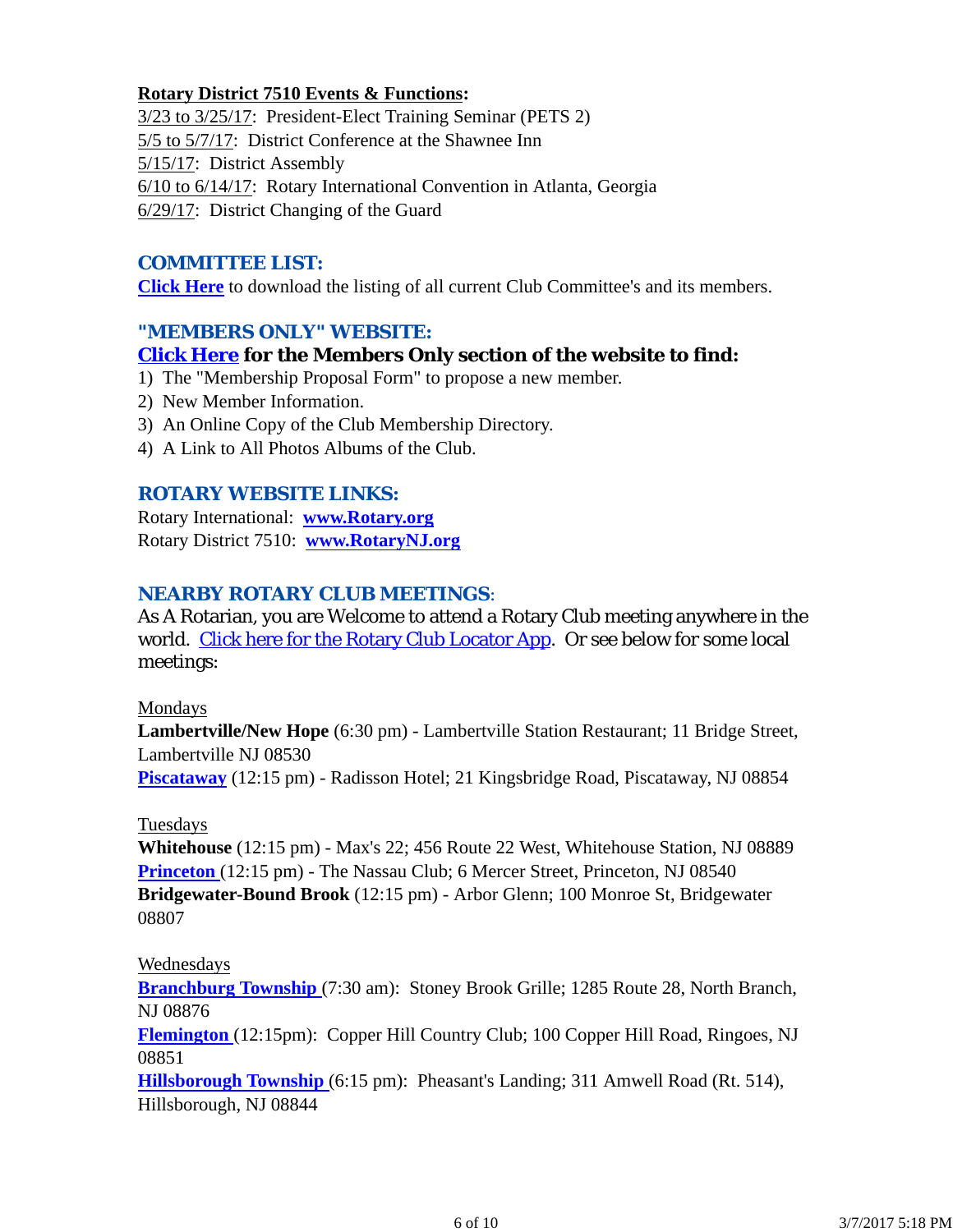Thursdays

**Clinton Sunrise** (7:30 am): Clinton Fire Department; New Street, Clinton, NJ 08809 **Somerville/Bridgewater** (12:15 pm): Bridgewater Manor; 1251 US Highway 202/206, Bridgewater, NJ 08807

**Trenton** (12:15 pm): Freddie's Tavern; 12 Railroad Avenue, West Trenton, NJ 08628

#### Fridays

**North Hunterdon** (12:15 pm): Beaver Brook County Club; 25 County Club Drive, Annandale, NJ 08801

**Princeton Corridor** (12:15pm): Hyatt Regency; 102 Carnegie Center, Rt. 1 North, Princeton, NJ 08540

#### eClub

**Rotary eClub of Hunterdon Horizon**: View website for meetings or online makeups.

# RI President's Call for Action in **2016-2017**: **"Rotary Serving Humanity" Rotary Club of Flemington - Our 93rd Year**

Founded October 3, 1923 \* Charter #1529 \* District 7510

| Club President                           | <b>Daniel James "D.J." Wright</b>                 |  |
|------------------------------------------|---------------------------------------------------|--|
| President-Elect                          | <b>Kim Metz</b>                                   |  |
| Secretary                                | <b>Karen Widico</b>                               |  |
| Treasurer, General                       | <b>Bob Newland</b>                                |  |
| Treasurer, Lunch                         | <b>Michael Goodwin</b>                            |  |
| <b>Board Member</b>                      | Mick Schaible (immediate Past-President)          |  |
| <b>Board Member</b>                      | <b>Sandy Clark</b>                                |  |
| <b>Board Member</b>                      | <b>Joe Ziegler</b>                                |  |
| Sergeant-at-Arms                         | <b>Ken Skowronek</b>                              |  |
| R.I. President                           | <b>John F. Germ</b> (Chattanooga, Tennessee, USA) |  |
| District Governor (DG)                   | <b>Charles Minton</b> (Union, NJ)                 |  |
| District Governor Elect (DGE)            | <b>Bob Zeglarski</b> (Roselle-Rosselle Park)      |  |
| District Governor Nomimee (DGN)          | <b>John Shockley</b> (Hillsborough)               |  |
| <b>Assistant District Governor (ADG)</b> | <b>Albert Varga</b> (Lambertville-New Hope)       |  |

Club Meetings: **Wednesday, 12:15 pm, Copper Hill Country Club** 100 Copper Hill Road, Ringoes 08551

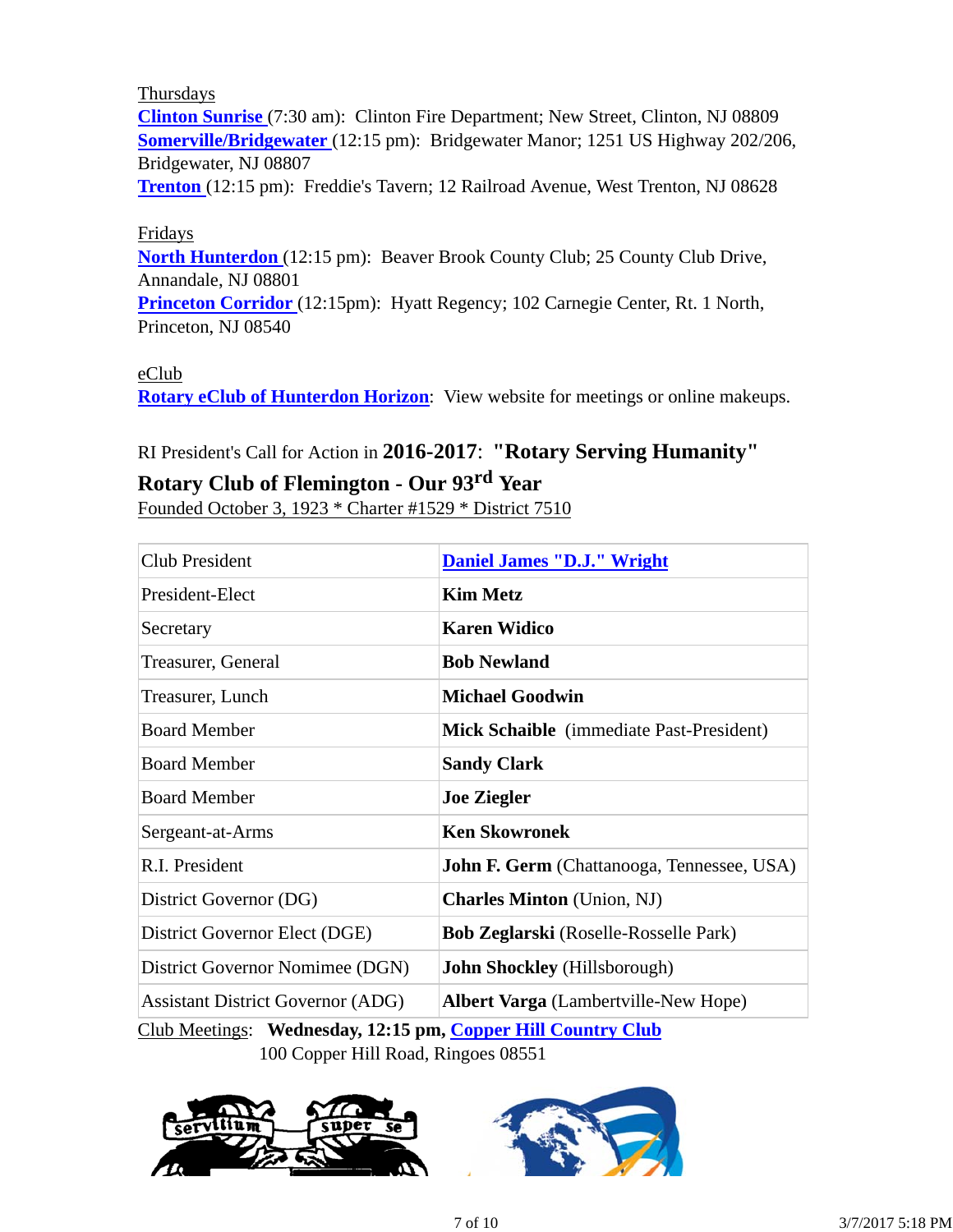

*MISSION STATEMENT*: The mission of Rotary International is to assist and guide Rotarians and Rotary clubs to accomplish the Object of Rotary to ensure Rotary's continuing relevance and to help build a better world, emphasizing service activities by individuals and groups that enhance the quality of life and human dignity, encouraging high ethical standards, and creating greater understanding among all people to advance the search for peace in the world.

**THE OBJECT OF ROTARY:** The object of Rotary is to encourage and foster the ideal of service as a basis of worthy enterprise and, in particular, to encourage and foster:

**1st**: The development of acquaintance as an opportunity for service;

**2nd**: High ethical standards in business and professions, the recognition of the worthiness of all useful occupations, and the dignifying of each Rotarian's occupation as an opportunity to serve society;

**3rd**: The application of the ideal of service in each Rotarian's personal, business and community life;

**4th**: The advancement of international understanding, goodwill, and peace through a world fellowship of business and professional persons united in the ideal of service.

**THE 4-WAY TEST:** "Of the things we think, say or do:

- **1st**: Is it the Truth?
- 2<sup>nd</sup>: Is it Fair to all concerned?
- **3rd**: Will it build goodwill and better friendships?
- **4th**: Will it be beneficial to all concerned?"

#### *ROTARY's AVENUE'S OF SERVICE*:

**1)** Through **Club Service**, we have fun, build lasting friendships, and make sure that our club runs well.

**2)** Through **Vocational Service**, we volunteer our professional skills to serve others and promote integrity in everything we do.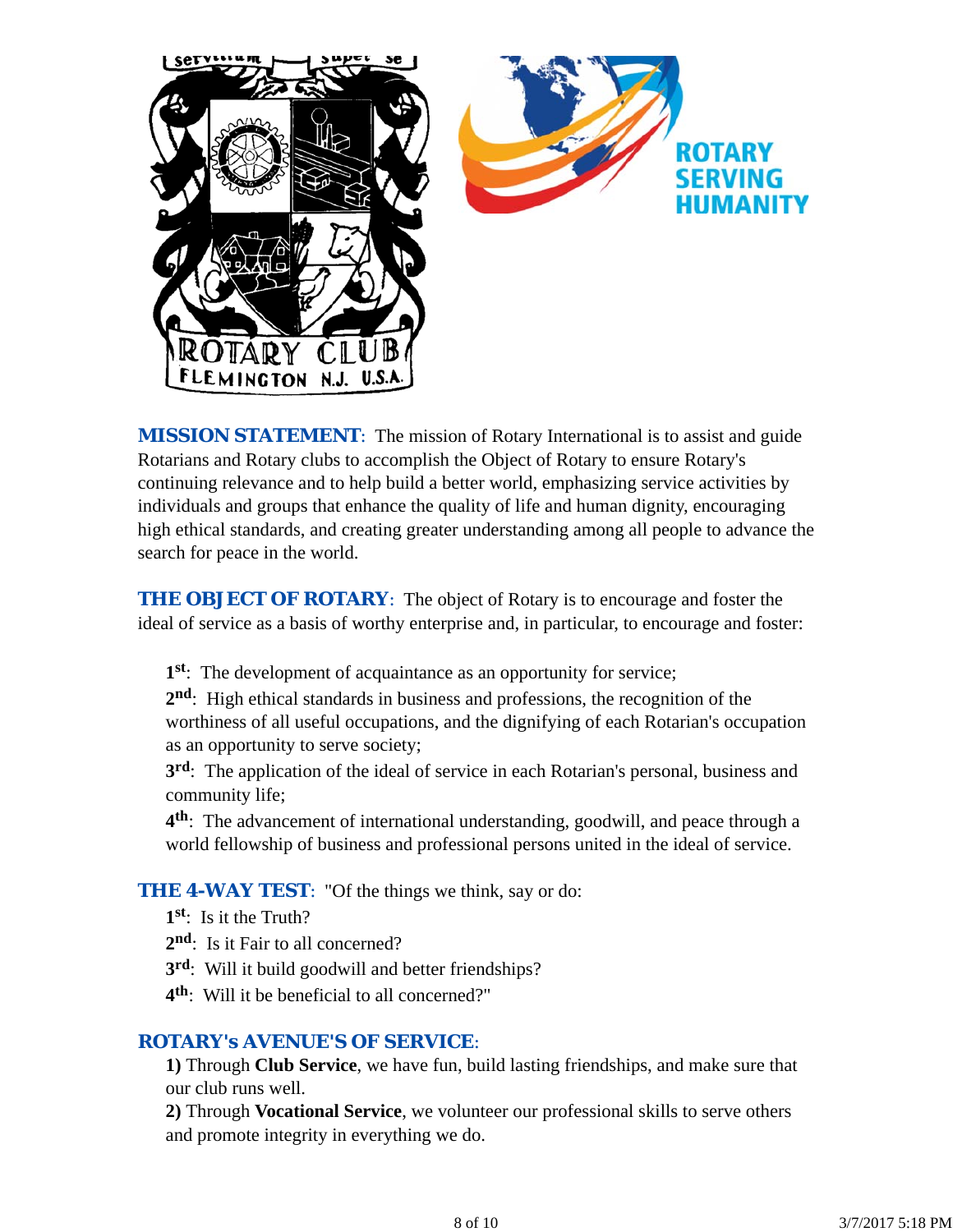**3)** Through **Community Service**, we address local needs and work with our community to bring lasting improvements.

**4)** Through **International Service**, we meet humanitarian needs around the globe and promote world understanding and peace.

**5)** Through **Youth Service**, we work with young people to help them become the next generation of leaders, visionaries, and peacemakers.

## **2016-2017 CLUB MEMBER ROSTER Rotary Club of Flemington, NJ**

Current Number of Members: 38

| <b>Rotarian</b>                   | <b>Member Since</b> | <b>Classification</b>                    |
|-----------------------------------|---------------------|------------------------------------------|
| Black, Bruce B.                   | 2007                | <b>Health and Fitness</b>                |
| Bohler, Herbert C. (Herb)         | 1977                | <b>Specialty Advertising</b>             |
| <b>Boynton, Adam</b>              | 2016                | <b>Church / Social Services</b>          |
| Chittenden, Robert L. (Bob)       | 2003                | M.E.F.P. Consulting Engineering          |
| Clark, Arthur L. (Sandy)          | 1987                | Printing                                 |
| Davidson, James G. (Jim)          | 2002                | <b>Rubber Products</b>                   |
| del Campo, Ann                    | 2016                | <b>Scientist &amp; Farmer</b>            |
| Ferrari, Frederick J. (Fred)      | 1964                | Orthodontia                              |
| Fisher, Charles H. (Charlie)      | 1961                | <b>Funeral Services</b>                  |
| Fisher, Thomas H. (Tom)           | 2012                | <b>Property &amp; Casualty Insurance</b> |
| <b>Goodwin, Michael S.</b>        | 2016                | <b>Youth Development</b>                 |
| Harrison, Jeffrey (Jeff)          | 1996                | Psychotherapy                            |
| Kamnitsis, Christopher P. (Chris) | 2001                | <b>Financial Planning</b>                |
| <b>Kritharis, Nikolaos (Nik)</b>  | 2016                | <b>Dentistry</b>                         |
| Liebross, Ira                     | 1997                | <b>Family Medicine</b>                   |
| Loew, Darren                      | 2002                | <b>Orthodontics</b>                      |
| Martin, Teresa (Terry)            | 1993                | Solid Waste/Recycling                    |
| Mazujian, Harry                   | 2004                | Clergy                                   |
| McWilliams, Nancy                 | 1992                | Psychotherapy                            |
| Metz, Kim                         | 2007                | <b>Technical Education</b>               |
| Muller, George D.                 | 1964                | <b>Cut Glass Manufacturing</b>           |
| Newland, Robert D. (Bob)          | 1998                | Insurance                                |
| Ownes, Terry M.                   | 1987                | <b>Floor Covering</b>                    |
| Phelan, Christopher J. (Chris)    | 2009                | <b>Chamber Of Commerce</b>               |
| Randolph, R. Wayne                | 1982                | <b>Veterinary Medicine</b>               |
| Ruberto, Johanna S.               | 2016                | <b>High School Administration</b>        |
| Schaible, R. Michael (Mick)       | 1998                | <b>Appraisal Services</b>                |
| Skowronek, Kenneth J. (Ken)       | 1994                | <b>Family Law</b>                        |
| Sollner, Richard F. (Dick)        | 1962                | <b>Air Transportation</b>                |